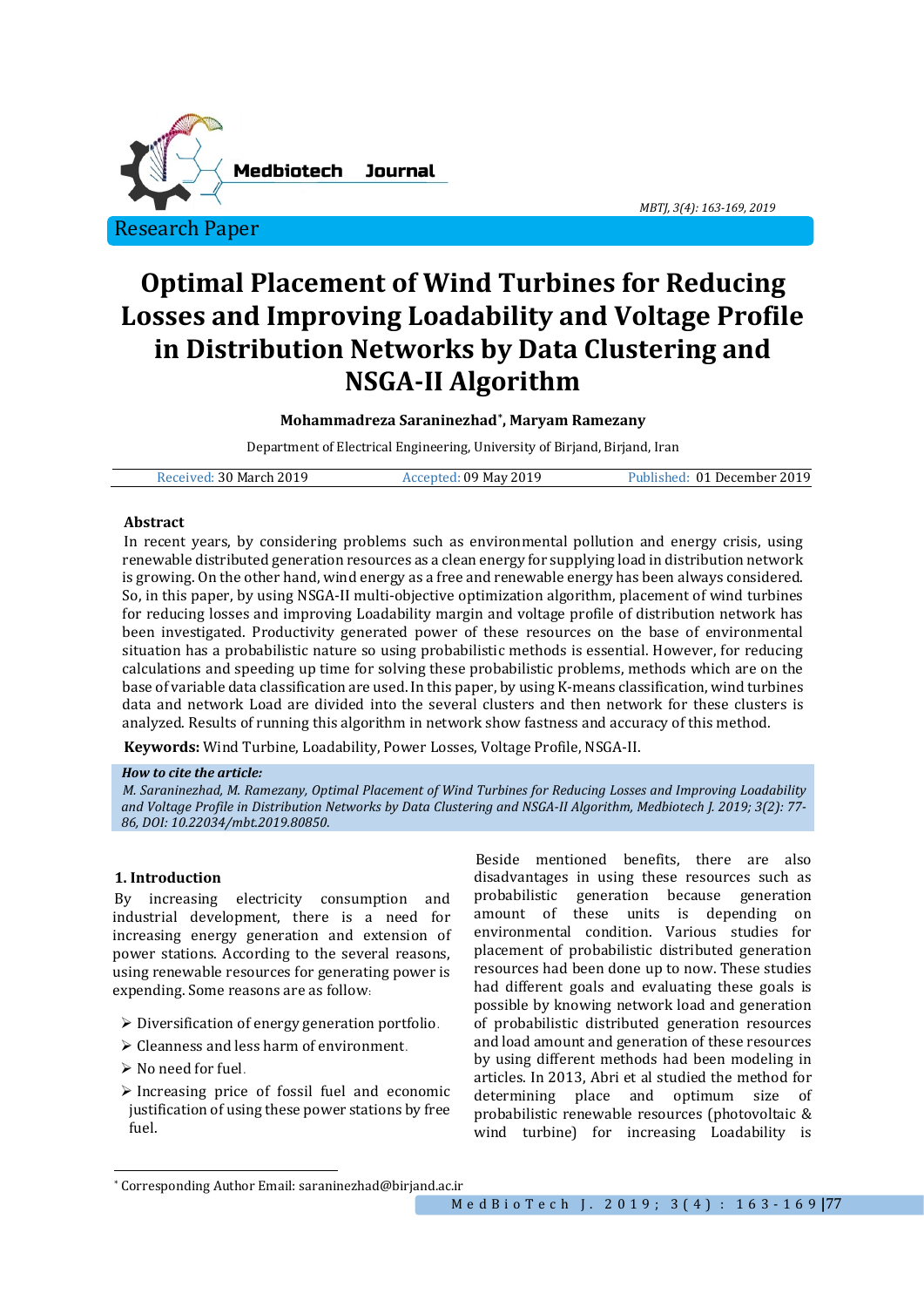presented. In this article by using new index, the improvement of Loadability is measured and wind turbine and photovoltaic had been modeled in order by Weibull and Beta distribution function. In 2013, Kayal and Chando studied the placement of wind turbine and photovoltaic had been done by PSO method in order to optimizing voltage stability margin and reducing losses and load had been analyzed in three separate assessments as most of the peak, peak load and less than peak [2]. The uncertainty of parameters is reduced by means of probabilistic methods and effect of conditions on the estimated values for engineering models is thoroughly investigated by Adeli et al. [3-5]. Gilani et al (2012) studied the optimum placement of wind turbine for decreasing losses and increasing trust ability (Energy not supplied power) and amount of generation had been clustered by Fuzzy C-Means (FCM) and uncertainty of load and generation had been mentioned [6]. Sadeghi and Kalantar (1892) uses of wind turbine in order to decreasing annual costs which are including energy losses and cost of not provided energy and energy which is bought from private investors of wind turbine and the upstream network, certainty for wind turbine generation had been mentioned by using Weibull distribution function.

In this article, optimum placement of wind turbines with three objectives of improving Loadability, decreasing network losses and enhancing voltage profile is done. In most of methods, objective functions are placed in a weighted objective function or fuzzy methods are used for solving multi-objective problems but in NSGA-II multi-objective optimization method, problem is examined in the form of three separate objective function and finally, in contrast of singleobjective methods, it present set of answers to the designer which is make objective functions closer to the optimum points. On the other hand, because network load and wind turbine output are not constant and have a probabilistic characteristic, it is necessary to locate wind turbines during the year. But using enumeration methods is very time consuming. So in this paper, data of wind turbine generation and network load are clustered by Kmeans and network is analyzed for these clusters.

#### *1.1 Uncertain parameters modeling*

**Wind Turbine:** In this article, for improving network parameters, wind turbine has been used. So, firstly behavior of wind turbines should examine. Wind energy always considered as renewable and free energy but beside this, using this energy has several disadvantages, such as impossibility of forecasting wind speed and as a result, variability of output power of these units which is make its programming difficult. In this

article, output power of wind turbines had been modeled as equation 1.

$$
P_{WT}(t) = \begin{cases} 0 & V < V_{cin} \\ P_r \times \frac{(V - V_{ci})}{(V_r - V_{ci})} & V_{cin} < V < V_r \\ P_r & V_r < V < V_{co} \\ 0 & V > V_{co} \end{cases}
$$
(1)

According to figure1, wind plant start to work in wind speed equivalent to  $V_{\text{cin}}$ , in  $V_r$  it reaches its rated power and continue its rated power generation until Vco speed and if wind speed is higher than  $V_{\text{co}}$ , amount of turbine generation will be zero for protection of equipment.



**Figure 1.** Wind turbine power curve.

For calculating amount of turbine generation, by considering penetration coefficient and load rate, we can use equations 2, 3 and 4 [5].

$$
S_{DG} = S_{Load} \times WT_{PL}
$$
 (1)  

$$
P_{DG} = S_{DG} \times PF
$$
 (2)

$$
Q_{DG} = \sqrt{S_{DG}^2 - P_{DG}^2}
$$
 (3)

*DG <sup>S</sup>* : DG power generation

 $S_{\mathit{Load}}$  : Total apparent load

 $WT_{PL}$  : Wind turbine penetration level

 $P_{DG}$ : Active power produced by DG

*PF* : Power Factor

 $Q_{DG}$  : Reactive power produced by DG

**Load modeling:** In this article, data of RTS-IEEE network has been used [6], which are determined for each hour as a ratio of peak load and by considering modeling of wind turbine and load, we obtained for each hour one data for wind turbine generation and one data for determining amount of load in order to network analyzing. Considering variation of generation and load causes proposed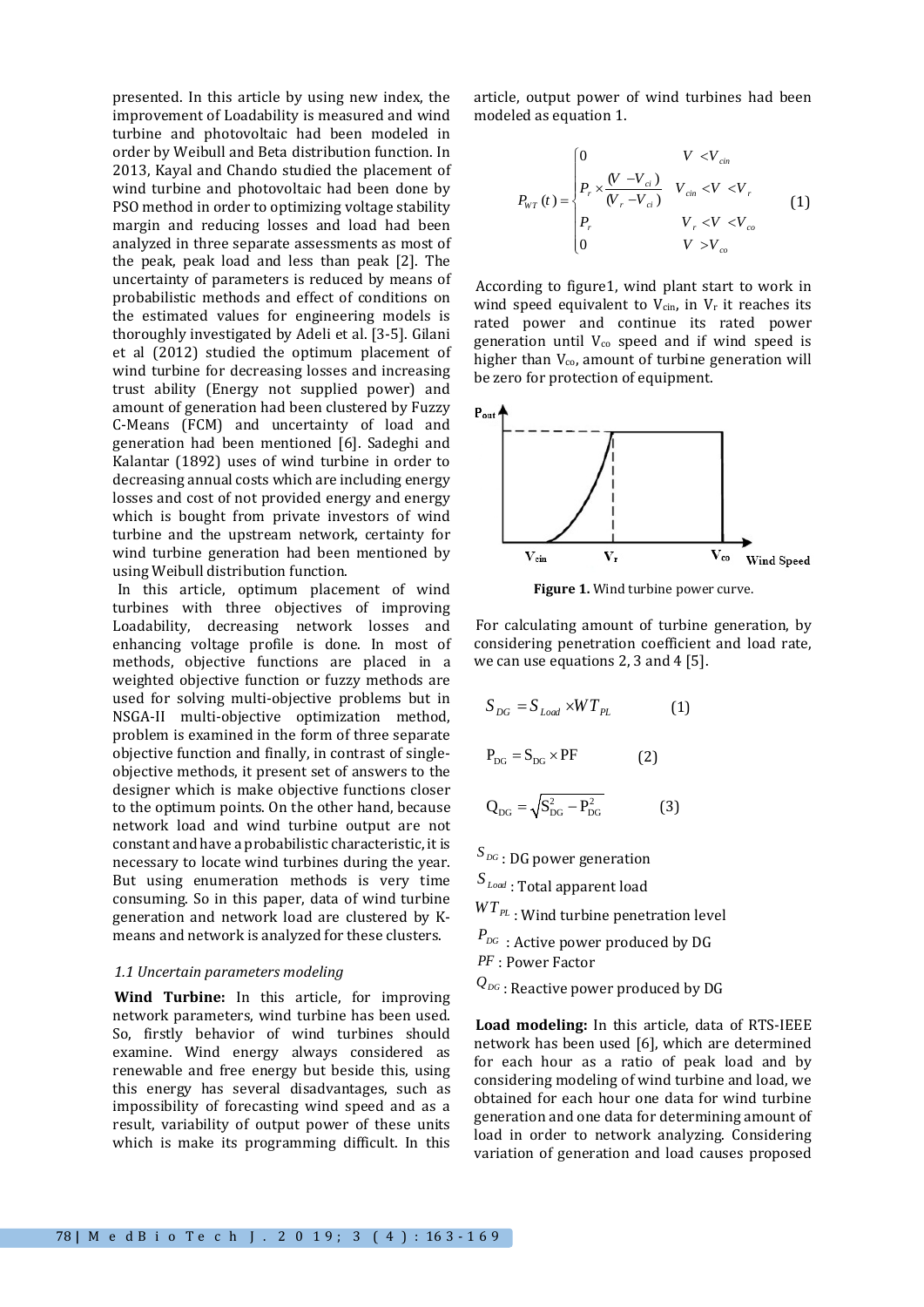place for wind turbine will be optimum during one year(in this condition, both peak and non-peak moments will be effective in choosing wind turbine place by considering number of hours).

**Data clustering by K-means method:** In data clustering which is done by different methods and on the base of similarities or their distance to each other, investigated data are clustered into the different clusters, so as data of one cluster have the most similarity and closeness to each other and have the most differences and distance with data of other clusters. By using clustering, instead of examining so much information, only limited number of clusters is analyzed. Up to now, various methods have been proposed for clustering data. This method uses kind of correlation or relationship between data. In this research, Kmeans method has been used and its algorithm is as follow [7]:

- 1. Determining number of clusters (K)
- 2. Choosing K row data by random and assigning those as a representative of ai cluster if i=1, 2, 3…
- 3. Allocating other data to the formed clusters on the base of minimum distance to the cluster representative.
- 4. Calculating the average of each cluster members and choosing it as a representative of each cluster for next reparation.
- 5. Repeating steps 3 and 4 until the slightest change in the value of each cluster representative will be created.

Finally, output of K-means clustering algorithm will be the average (representative) of clusters and their probability. Probability of each cluster is resulted from dividing number of that clusters members on the total number of data. Here, for evaluating network in different operating works resulted from change in load and wind plant power, method which is on the base of data clustering, is proposed and its process is as follow:

Step1: wind plant output power being calculated on the base of variation in wind speed in the period under study.

Step2: by using K-means clustering method, system load and output power of wind plant are clustered simultaneously and each cluster determined by its probability and representative (the average load of system and average output power of wind plants).

Step3: counter of clusters chosen as i and adopted 1 and start to rise in one loop.

Step4: by considering values of cluster representative, buses load and output power of wind plant will be adjusted.

Step5: by using continuous power flow and forward backward sweep, network condition will be evaluated in relation to the cluster representative.

Step6: if all clusters do not examine, one added to the counter and step4 again will be calculated.

## *1.2 Mathematical formulation of problem*

Finding suitable place for diffused generation resource in distributing network for obtaining maximum advantage is still a critical problem. The main part of losses in power network is occurring in distribution part. On the other hand, after restructuring power networks, distribution networks are operating close to the Loadability margin. If wind turbines are located in suitable place, in addition to the load supplying, they can help to decrease losses and improving voltage<br>profile and Loadability margin (voltage Loadability consistency) in network significantly. In placement problem of diffused generation resources. Three objectives are followed simultaneously. First objective is improving voltage profile of network, second one is decreasing energy losses and the third one is improving voltage stability or system Loadability margin and all these three objectives are very important in supplying electricity safely.

# **A) Voltage Profile**

Because wind turbines are supplying part of active and reactive power of local load, this issue can cause decreasing in current power of diffused network lines and reinforcing consumer range and as a result, improving voltage profile.

$$
F_{1, V_{\text{profile}}} = \sum_{j=1}^{N} \left( \sum_{i=1}^{N_b} \left( 1 - V_i \right)^2 \right) \times P_j
$$

*N* : Number of cluster

*<sup>N</sup> <sup>b</sup>* : Number of buses

 $\boldsymbol{V}_i$  : Voltage magnitude at bus i

*Pj* : Probability of each cluster

# **B) Network losses**

Because the main part of network losses are because of power transition in lines, using wind turbines has a significant effect on decreasing power transition and accordingly, losses will be decrease.

$$
F_{2,P_{loss}} = \sum_{j=1}^{N} (\sum_{i=1}^{N_L} 3 \times R_i \times I_{L_i}^2) \times P_j
$$

*N* : Number of cluster

 $N_{\lvert L \rvert}$  : The number of lines distribution network

*R* : Line resistance

 $I_{L_i}\,$  : Current magnitude at line i

*Pj* : Probability of each cluster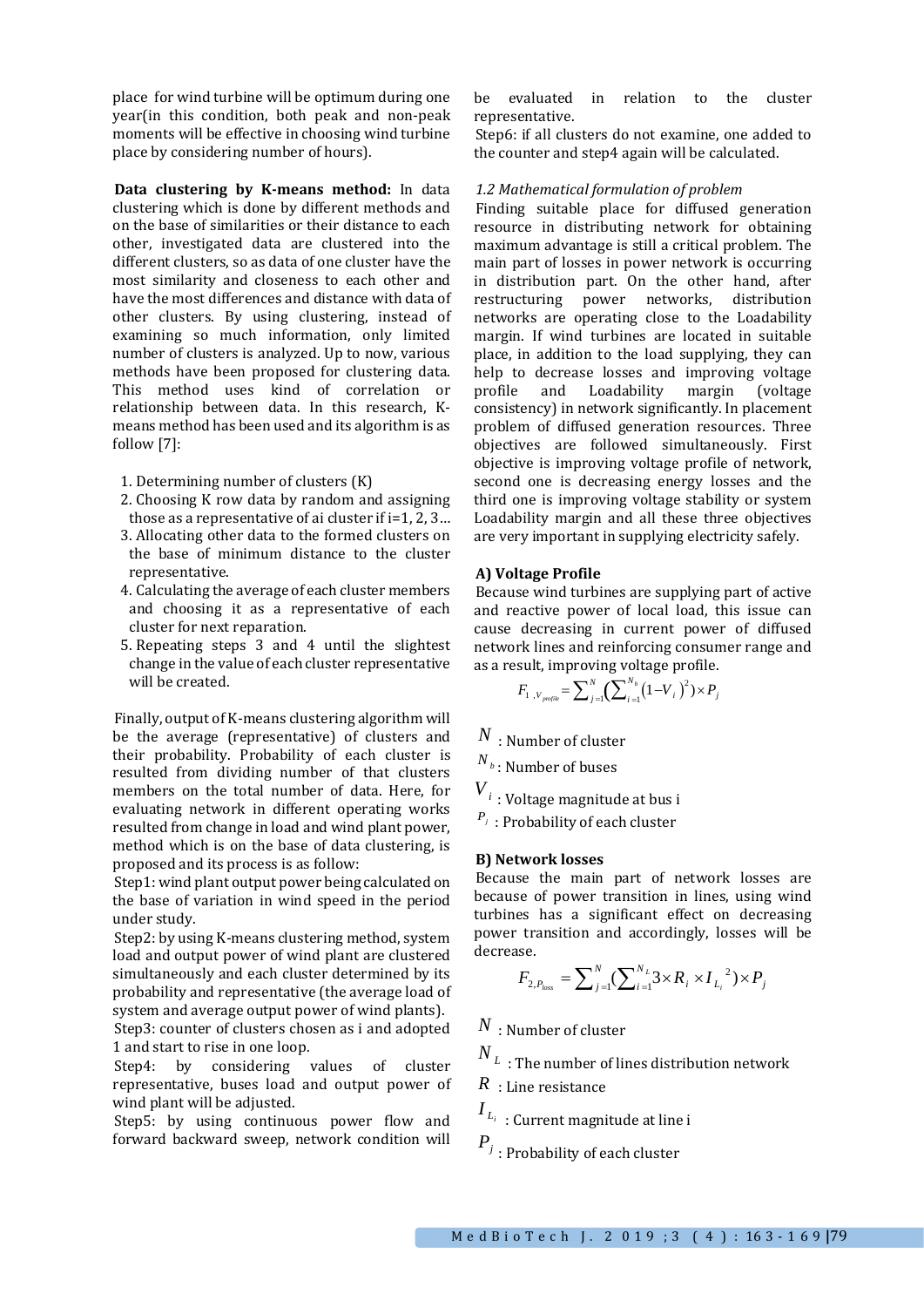#### **C) Loadability margin**

One of the main benefits of wind turbines is supplying local load and because of that, construction of newlines and plants will be postponed, however this cause increasing in network Loadability margin. One criterion for evaluating voltage consistency is determining voltage consistency margin as a distance of current operating point to the system uploading maximum point (critical points). This distance is calculated by increasing in bus loads and also in power of productive bus. Precise calculation of voltage consistency margin is possible by continuous power flow method. Also, P-V curve is calculated by this load distribution. In this curve, critical point means system Loadability which is show in below figure by  $\lambda$  parameter. As we can see in figure 2, if diffused generation units are located in suitable place, it causes increasing of network Loadability from  $\lambda$ max 1 to  $\lambda$ max2. Objective function which is evaluated in article, defined as below:

$$
F_{3, Loadability} = Min \lambda_i, i = 1, 2... N
$$

# $\lambda$  : Loadability margin

*<sup>N</sup>* : Number of cluster

It should be noted that the minimum amount of Loadability for all clusters is the maximum Loadability margin in network. In this paper, wind turbine had been used for minimizing objective function number 1 (voltage profile) and objective<br>function number 2 (network losses) and function number  $2$  (network losses)

maximizing objective function number 3 (Loadability margin).

#### *1.3 NSGA-II Algorithm*

For optimum placement of wind turbines, designers mention various parameters. NSGA-II algorithm is one of the most common multiobjective algorithms which are providing optimization of multi-objective problems. Process of this algorithm is as follow [8]:

a) First  $P_0$  population with N size created randomly or purposely given to the algorithm, counter t being used for differentiating between generations. In this stage t=0.

b) By applying crossover and mutation,  $Q_0$ population of N size being generated.

c) R population with 2N size created by aggregation of P and Q populations.

d) By using non-dominated sorting genetic algorithm, all members of population are placed in

fronts  $F_1, F_2, ..., F_k$  and for all members of fronts, crowding distance values being calculated.

e) Population of  $P_{t+1}$ is calculated by starting with F1 front members if Fi front members added to  $P_{t+1}$ population. If some members of Fi which have more crowding distance, are added to  $P_{t+1}$ , size of Pt+1population become equal to N.

f) After formation of a new population, crossover and mutation should be applied on new samples and this process should continue until it reaches to the stop condition of algorithm.

Figure 3 shows how to do the process well.



**Figure 2.** Impact of wind turbine on maximum Loadability margin.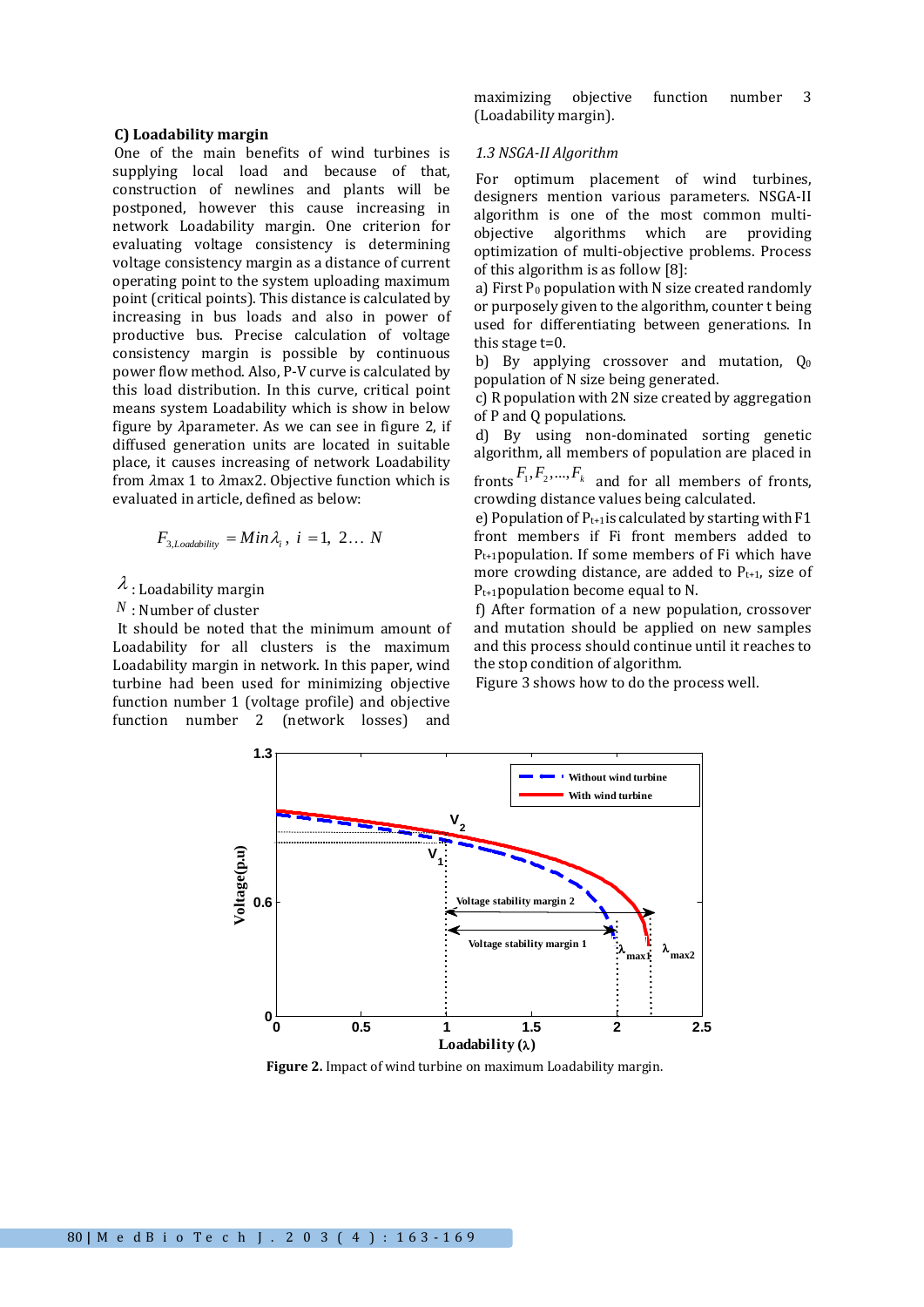

**Figure 3.** The NSGA-II Algorithm.

#### **2. Results and discussion**

For efficiency of mentioned method, IEEE 33-bus distribution network had been used [9]. Figure 4 shows single-line diagram of network.



**Figure 4.** IEEE 33-bus distribution network.

Amount of external load of whole network is 4369KVA which is consists of 2300 KW reactive power and 3715 KW active power. In this article, RTS-IEEE network had been used and its load curve being shown in figure 5.



**Figure 5.** Load variation curve.

For simulation of wind turbine, a wind regime which is shown in figure 6 and consists of 8736 data of wind per hour speed was used and by equation (1) generation power could be calculated for each hour.

Characteristics of used turbine in this section are  $V_{\text{cm}} = 4$ ,  $V_{\text{r}} = 10$ ,  $V_{\text{cm}} = 22$ 



**Figure 6.** Wind speed curve sampled within a year.

By considering equation 2 to 4, we can calculate generation of wind turbine by desired penetration coefficient in table 1, generation of wind turbine was calculated with 0.95 power factor and 10% penetration coefficient.

**Table 1.** Power generate of wind turbines.

| Load    | $\overline{M/T}$<br>DI | PF   | DG      | DG      | $\boldsymbol{\mathcal{L}}_{DG}$ |
|---------|------------------------|------|---------|---------|---------------------------------|
| 4369.35 | 10%                    | 0.95 | 436.935 | 415.088 | 133.682                         |

In normal condition and absence of wind turbine, network has amounts of table 2.

As we can see, if network being investigated in peak, results will be different from real condition and network will be operated in limited number of hours in peak load. In simulation of this article, each wind turbine with 55KVA external power is including 0.10 of load had been used?

First, by considering section3, we will clustering output power of wind turbine and network load by K-means method, then by using NSGA-II multiobjective optimization algorithm, optimum place of wind turbine will being located for decreasing losses and improving loadability and voltage profile of network . Results of optimum placement in order to improving above parameters are shown in table3.

**Table 2.** 33-bus test system parameters before placement of wind turbine.

| Condition                     | <b>Voltage Profile</b> | Loadability margin System losses |           |
|-------------------------------|------------------------|----------------------------------|-----------|
| Peak load                     | 0.1338                 | 3.41                             | 211 KW    |
| Average all hours of the year | 0.0504                 | 3.41                             | 80.009 KW |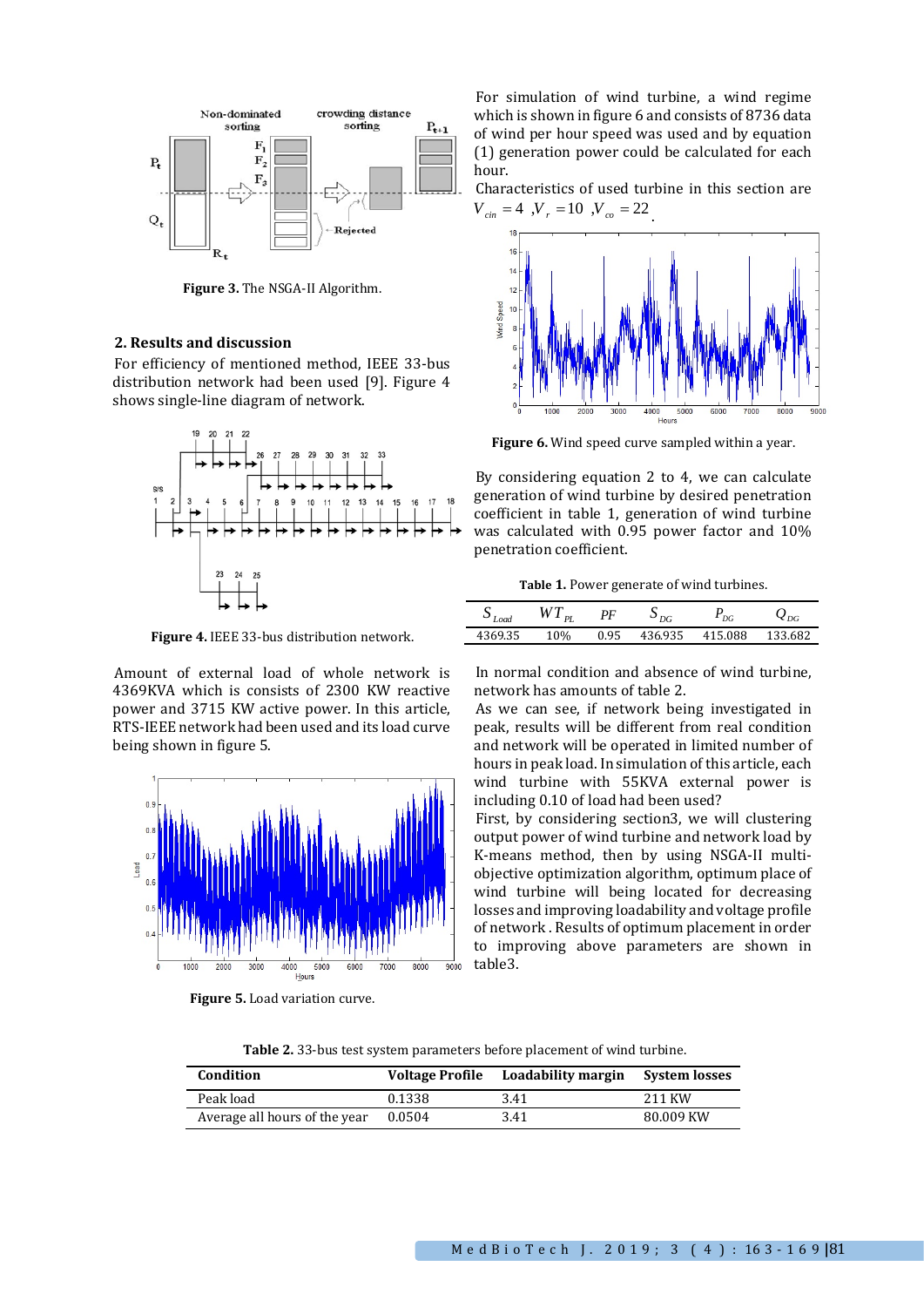| Name of point<br>on fig 7 | <b>Wind turbine</b><br><b>locations</b> | <b>Voltage</b><br>Profile | Loadability<br>margin | <b>System losses</b><br>(KW) |
|---------------------------|-----------------------------------------|---------------------------|-----------------------|------------------------------|
| F1                        | 12, 15, 3233, 17, 15, 31, 18            | 0.0245                    | 5.1888                | 47.294                       |
| F <sub>2</sub>            | 18, 15, 18, 8, 17, 17, 16, 18           | 0.0223                    | 4.7841                | 50.681                       |
| F <sub>3</sub>            | 12,15,32,33,17,30,31,18                 | 0.0257                    | 5.3138                | 47.392                       |
| F4                        | 18, 15, 32, 33, 17, 17, 16, 18          | 0.0228                    | 5.1197                | 48.054                       |
| F5                        | 18, 15, 32, 33, 17, 17, 15, 18          | 0.0229                    | 5.0172                | 47.992                       |
| F6                        | 18, 15, 32, 33, 17, 11, 10, 18          | 0.0239                    | 5.1529                | 47.892                       |
| F7                        | 12, 15, 32, 33, 17, 11, 31, 18          | 0.0250                    | 5.2886                | 47.477                       |
| F8                        | 18, 15, 32, 33, 17, 11, 31, 18          | 0.0244                    | 5.2458                | 47.372                       |

**Table 3.** 33-bus test system parameters after placement of wind turbine.

Losses between answers and if designer give more attention to the losses parameter, he can choose these places for installing units. On the other hand, if improving Loadability of network is more important for designer, he can uses F3 point of wind turbine location and if improving voltage profile is more important for him, he can use F2 for installing units. It should be noted that the other answers are improving all parameters on average, as none of answers cannot dominate other answers.

Because placement of wind turbines had been done for 3 objectives which are decreasing losses, improving Loadability and enhancing voltage, the result should show by 3-dimension diagrams but for better presentation of parameters results in relation to each other, 2-dimension diagrams are presented (Figure 7 and 8).



**Figure 7.** Pareto front NSGA-II Algorithm, Voltage Profile- losses.



**Figure 8.** Pareto front NSGA-II Algorithm, Loadabilitylosses.



**Figure 9.** Pareto front NSGA-II Algorithm, Loadability-Voltage Profile.

#### **3. Conclusion**

In multi-objective condition, optimization of objective functions is farther than their optimization in single-objective condition, because objectives are in conflict with each other and need a multi-lateral interchange for reaching an equivalent answer. But, as this method tries to optimize technical parameters of problem simultaneously, resulted answers are more precise and practical and designer does not just have one answer but he has set of answers (Pareto front) which gives him power of decision making in flexible environment (figure 9). On the other hand, if units are being located for special objective, other parameters may become weakened because of these units presence and make network condition critical. So, it is necessary to mention presence of these units in network in terms of several parameters, so the answers of problem are close to the real optimum.

#### **References**

1. Abri R, El-Saadany EF, Atwa YM. Optimal placement and sizing method to improve the voltage stability margin in a distribution system using distributed generation. *IEEE Transactions on Power Systems*. 2013; 28: 326-334.

2. Kayal P, Chanda C. Placement of wind and solar based DGs in distribution system for power loss minimization and voltage stability improvement.